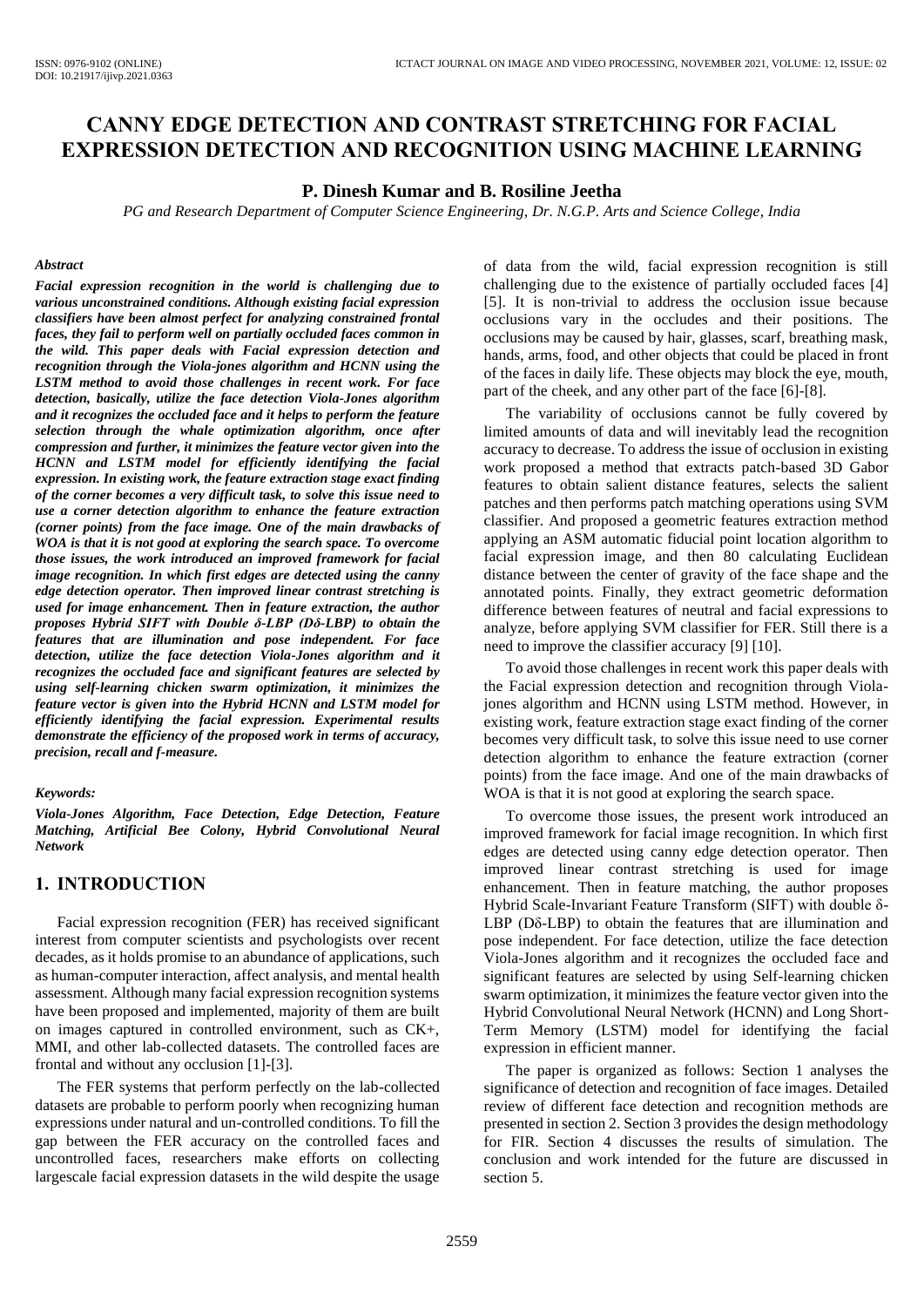# **2. LITERATURE REVIEW**

This section reviews about different methods for facial expression detection and recognition.

Kumar et al. [2018] proposed a new algorithm for automatic live FED using radial basis function support Haar Wavelet Transform is used for feature extraction and RBF-SVM for classification. Edges of the facial image are detected by genetic algorithm and fuzzy-C-means. The experimental results used CK+ database and JAFEE database for facial expression. The other database used for face detection process namely FEI, LFWa, CMU + MIT and own database. In this algorithm, the face is detected by fdlibmex technique but improved the limitations of this algorithm using contrast enhancement. In the pre-processing stage, apply median filtering for removing noise from an image. This algorithm is compared with the previous algorithm and the proposed algorithm is better than previous algorithms.

Gogić et al. [2020] proposed an algorithm that bridges the gap between precise but slow methods and fast but less precise methods. The algorithm combines gentle boost decision trees and neural networks. The gentle boost decision trees are trained to extract highly discriminative feature vectors (Local Binary Features) for each basic facial expression around distinct facial landmark points. These sparse binary features are concatenated and used to jointly optimize facial expression recognition through a shallow neural network architecture. The joint optimization improves the recognition rates of difficult expressions such as fear and sadness. The proposed method (LBF-NN) compares favourably with state-of the-art algorithms while achieving an order of magnitude improvement in execution time.

Yang et al. [2018] presented a novel approach (so-called IAgen) to alleviate the issue of subject variations by regenerating expressions from any input facial images. First of all, train conditional generative models to generate six prototypic facial expressions from any given query face image while keeping the identity related information unchanged. Generative Adversarial Networks are employed to train the conditional generative models, and each of them is designed to generate one of the prototypic facial expression images. Second, a regular CNN (FER-Net) is fine- tuned for expression classification. Method has been evaluated on CK+, Oulu-CASIA, BU-3DFE and BU-4DFE databases, and the results demonstrate the effectiveness of the proposed method.

Ding et al. [2017] proposed the double local binary pattern (DLBP) to detect the peak expression frame from the video. The proposed DLBP method has a much lower-dimensional size and can successfully reduce detection time. Besides, to handle the illumination variations in LBP, Logarithm-Laplace (LL) domain is further proposed to get a more robust facial feature for detection. Finally, the Taylor expansion theorem is employed in our system for the first time to extract facial expression feature. Experimental results on the JAFFE and Cohn-Kanade data sets show that the proposed TFP method outperforms some state-ofthe-art LBP-based feature extraction methods for facial expression feature extraction and can be suited for real-time applications.

Kamarol et al. [2017] proposed a novel framework for facial expression recognition and intensity estimation with low computational complexity requirement. The algorithm constructs a representation of facial features based on a weighted voting scheme and employs Hidden Markov Models to classify an input video into one of the six basic expressions, namely anger, disgust, fear, happiness, sadness, and surprise. The temporal segments, neutral, onset, and apex, of an expression are then obtained by means of a change-point detector. Evaluations on subjectindependent analysis was conducted using Cohn-Kanade dataset and Beihang University facial expression datasets. The proposed approach has demonstrated a superior performance in recognizing facial expressions and estimating expression intensities.

Shah et al. [2017] handled a multi-dimensional data using linear discriminant analysis (LDA) and threefold support vector machine (SVM) techniques to reduce the complexity and minimize false labelling. A facial expression application is proposed in which six natural expressions are used as multi-class data. Face image is divided into seven triangles on the basis of two focal points. A combined local and global feature descriptor is generated. Discrete Fourier transform is applied and processed with LDA to obtain discriminant features and accurately map an input feature space to an output space. To evaluate the system performance, Japanese Female Facial Expression, FER-2013 and Cohn–Kanade DFAT datasets are used. The obtained results show that multi-class data hyper plane using LDA and threefold SVM approach is effective and simple for quadratic data analysis.

Qi et al. [2018] presented a new expression recognition approach based on cognition and mapped binary patterns. At first, the approach is based on the LBP operator to extract the facial contours. Secondly, the establishment of pseudo-3-D model is used to segment the face area into six facial expression subregions. In this context, the sub-regions and the global facial expression images use the mapped LBP method for feature extraction, and then use two classifications which are the support vector machine and softmax with two kinds of emotion classification models the basic emotion model and the circumflex emotion model. The experimental results show that the method can effectively remove the confounding factors in the image. And the result of using the circumplex emotion model is obviously better than the traditional emotional model.

# **3. PROPOSED WORK**

This section stages the proposed model face detection and recognition in detail. First edges of the input face images are detected through canny edge detector. Secondly Image enhancement will be done based on enhanced linear contrast stretching. Thirdly Viola Jones is used for Face Detection with occlusion. And then features from the input images are extracted utilizing Hybrid feature extraction using SIFT and Dδ-LBP. Feature selection will be done by using self-learning chicken swarm optimization. Finally face recognition using Hybrid CNN-LSTM learning method. Overall design flow of the proposed model is shown in Fig.1.

# **3.1 INPUT**

The CK+ database is taken as an input. In this dataset contain of 593 image sets acquired from 123 subjects in the age range of 18–30 years. The database comprises of faces that show the seven emotions, such as, anger, fear, disgust, happiness, sorrow,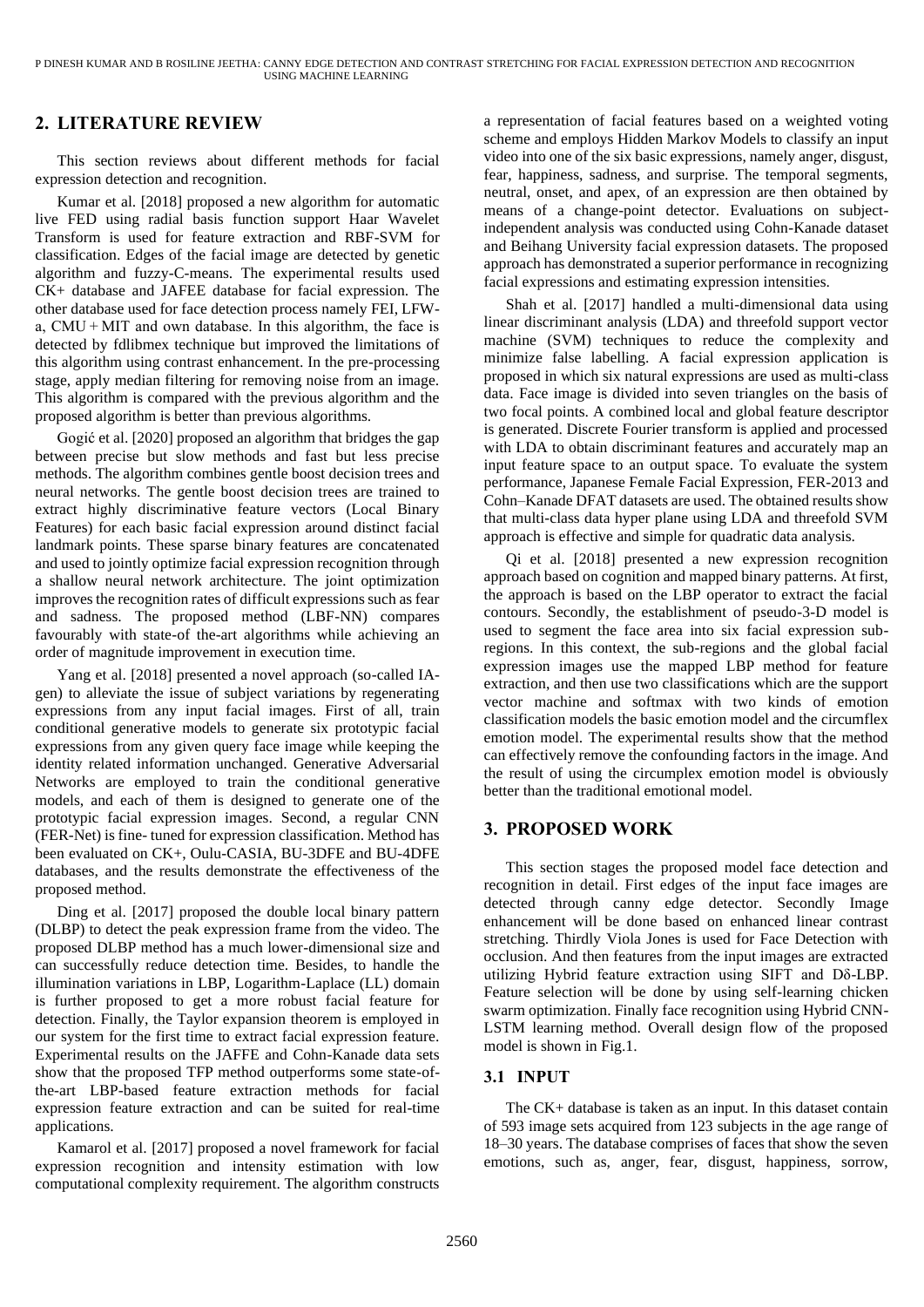astonishment, and neutral, for which 45, 25, 59, 69, 28, 82, and 105 images are considered, correspondingly.



Fig.1. Overall design flow of the proposed model

# **3.2 EDGE DETECTION USING CANNY OPERATOR**

In Feature extraction stage exact finding of the corner of input face image becomes very difficult task, this can be solved by using corner detection algorithm. This work introduces canny operator to detect the edges exactly.

## **Algorithm 1: Canny Edge Detection**

**Input**: CK+ database

- **Output**: Detected edge points
- **Step 1:** Apply [Gaussian filter](https://en.wikipedia.org/wiki/Gaussian_filter) to smooth the image in order to remove the noise [18,19].
- **Step 2:** Find the intensity gradients of the image.
- **Step 3:** Apply non-maximum suppression to get rid of spurious response to edge detection.
- **Step 4:** Apply double threshold to determine potential edges.
- **Step 5:** Track edge by [hysteresis:](https://en.wikipedia.org/wiki/Hysteresis) Finalize the detection of edges by suppressing all the other edges that are weak and not connected to strong edges.

# **3.3 CONTRAST STRETCHING USING LINEAR CONTRAST STRETCH BASED ON UNSHARP MASKING (LCSUM)**

After edge detection process, it is required to enhance the face image because there can be a Contrast which decreases the perceptibility and visibility of the concerned region. In this work, Linear Contrast Stretch Based on Unsharp Masking (LCSUM) technique is introduced for enhancement of the face image. Unsharp masking (UM) is basically an image manipulation approach. The Unsharp masking approach can of very much use in improving the detailed appearance using minute enhancements of edge contrast of an image [20]-[22]. Generally, Unsharp mask is utilized for sharpening an image where this will be useful in affirming the image texture and image details. The traditional unsharp masking algorithm can be expressed as Eq.(1).

*z*=*n*+*γ*(*m*-*n*) (1)

where *m* indicates the input image, *n* refers to the result of the process employing a linear low-pass filter, whereas *γ* refers to the gain with  $(y>0)$  that is actually the real scaling factor. Signal d = *m*-*n* frequently amplifies (*γ*>1) to maximize the sharpness. The signals comprise of image details, noise, over-shoot and undershoots in a region of sharp edge resulting due to smoothening edges.

However, these traditional unsharp masks are affected with halo effect problems. To overcome the halo effect problem this work introduces an unsharp masking framework designed for face image enhancement [23].

This framework depends on generalizing the unsharp masking algorithm integrated with the functions of adaptive contrast stretching on halo effect problems resolved employing an edge preserve filter. In this research work, the concept of enhancement and sharpening makes use of another process, which uses adaptive contrast stretching algorithm and the output is known as w (y). The processing of the image details are done with  $g(d) =$  $\gamma(d) \otimes d$ , where d refers to an adaptive gain control and it is a function of the amplitude of the detail signal of d. the final outcome of the algorithm is expressed as

$$
u = w(y) \otimes [\gamma(d) \otimes d] \tag{2}
$$

# **3.4 VIOLA-JONES ALGORITHM FOR FACE DETECTION WITH OCCLUSION**

After contrast stretching need to detect the face images with occlusion. In this work Viola-Jones algorithm is utilized to recognize the internal essence of the square shape in the picture. At that point the complex face highlights of the square shape locale are broke down by discriminative investigation, and the hybrid face features are contribution to the classifier for achieving face acknowledgment. While building complicated features of face in a rectangular casing, we have to utilize worldwide and nearby features separated from the face present inside the rectangular frame. Viola-Jones algorithm is a fell Adaboost classifier dependent on picture fundamental. Each sub window moves, the indispensable picture is determined. The necessary picture is formed by the sum of the abovementioned and left pixel of *x*, *y*.

The three fundamental ideas which permit it to run continuously are the vital picture, Ada Boost and the cascade structure. The Integral Image is an algorithm for financially savvy age of the total of pixel forces in a predetermined square shape in a picture. It is utilized for rapid calculation of Haar-like features. Estimation of the entirety of a rectangular region inside the first picture is very proficient, requiring just four augmentations for any self-assertive square shape size. AdaBoost is utilized for development of solid classifiers as direct mix of weak classifiers. It is engaged to distinguish the appearances with impediment all the more successfully and furthermore it improves the computational unpredictability.

Viola jones makes use of Haar features, for characterizing the recognized object like face or it isn't based on various intensity level of various part of the face. The significance of another object in front of the face hampers the detection of the acquired feature,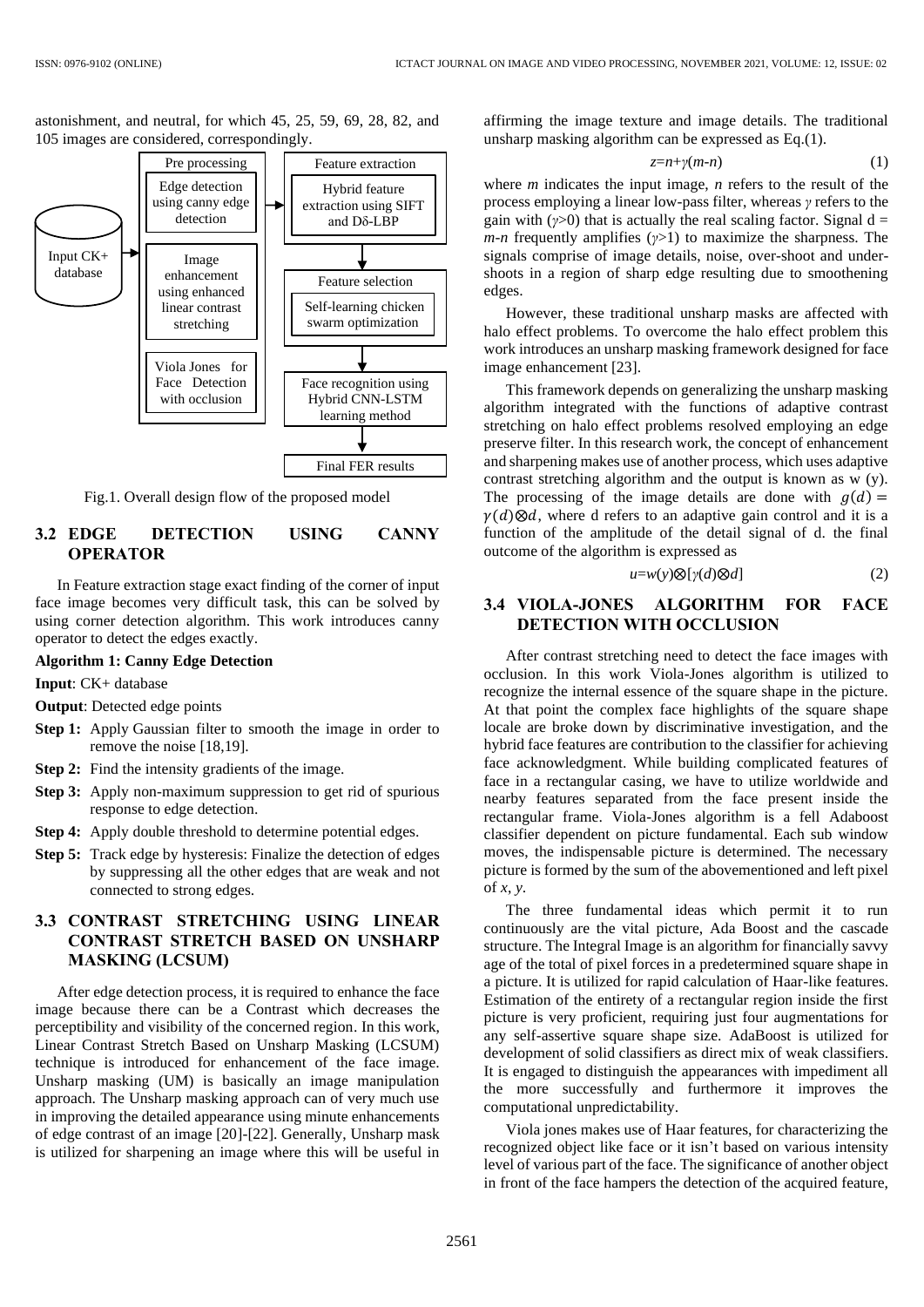perhaps to identify the face. More features with more data points were combined in the basic face detection method, for maximizing the efficiency. The Fig.2 represents few occlusions like sunglass on the face, mouth covered, eyes coved. Apart from these factors, the face detection, can also be affected by hairs in front of the face or else an object in front of the face.



Fig.2. Simple occluded face images

## **Algorithm 1: Viola-Jones Algorithm**

**Step 1:** Input: CK+ image **Step 2:** Output: state of emotion **Step 3:** for  $i \leftarrow 1$  to shift total do **Step 4:** for  $j \leftarrow 1$  to stages total do **Step 5:** for  $k \leftarrow$  to filter total do **Step 6:**  $w_e$  = integral of sub windows **Step 7:** update weight face  $w_i$ **Step 8:** update weight\_emotion **Step 9:** if *we*<weight\_face then **Step 10:**break for k\_loop **Step 11:**else **Step 12:** $w_{tot} = \sum w_e$ **Step 13:**end\_if **Step 14:**end\_for **Step 15:**end\_for **Step 16:**if  $w_{tot}$ < weight\_ emotion then **Step 17:** output = bored **Step 18:**else **Step 19:** output = interest **Step 20:**end\_if **Step 21:**end\_for

where  $w_e$  refer to the weight of sub windows and  $w_i$  indicates the weight of pixel *i*. The cascaded AdaBoost classifier helps to segregate the image integral for choosing the face area. Here, m filters get repeated at every stage. We can extract the weak classifier (km), out of the classifier pool. So, the weight of classifier *w<sup>m</sup>* is determined as below:

$$
w_m=0.5(\ln(1-e_m)-\ln(e_m))\tag{3}
$$

where  $e_m$  refers to the normalized weight which is computed using:

$$
e_m = W_e/W
$$

where *W* indicates the maximum weight. So, the threshold  $w_t$  gets updated applying:

$$
w_t^{m+1} = \begin{cases} w_t^m e^{\alpha_m k_m(x_t)} & \text{miss} \\ w_t^{m_e - \alpha_m} & \text{otherwise} \end{cases}
$$
 (4)

Using the weight of the sub-windows *we*, distinguish the updated threshold  $w_t$  on the next subsequent iteration  $(m+1)$ . If the

weight of sub window is less than the threshold, the sub windows eliminate the face. If the weight of sub window is greater than the threshold, the sub window gets processed in emotion detection. Similar to face detection, the procedure of emotion recognition works, which comprises of estimating the integral image and the cascaded AdaBoost helps divide them. But, the integral image at this step is the summation of the filtered faces, expressed as below:

$$
w_{\text{tot}} = \sum w_e^m \tag{5}
$$

where  $w_{tot}$  refers to the integral image achieved of the filtered faces  $w_e^m$ . Here, by applying Eq.(4), the threshold gets updated on every iteration (*m*+1). The weight of filtered faces helps to distinguish the updated threshold. In case the weight of filtered faces is lesser than the threshold, the filtered face is set as 'interest' expression. In case the weight of filtered faces is greater than the threshold, the filtered faces is set as 'bored' expression. Here, it is considered that when distinguished with the threshold, interest expressions exhibit a higher value, since some indicators like smile increase the texture feature's value thereby permitting a raised value.

# **3.5 HYBRID FEATURE EXTRACTION USING SIFT AND DOUBLE δ-LBP (Dδ-LBP) ALGORITHM**

After face detection with occlusion, it is required to extract all the features from the face image. Here, with double δ-LBP (Dδ-LBP) method for feature extraction, the scale Invariant Feature Transform (SIFT) algorithm is combined. In the case of machine vision, we enforce this algorithm, for extracting particular images features for applications like matching different views of an object or scenery (for binocular vision) and finding the objects. To scale and rotation the acquired features were invariant and in lighting it exhibits partial invariance to any kind of changes and we call it as the local feature extraction technique which identifies and defines the local features present in images. The SIFT extracted features show invariance to scale of the image, orientation, variation in lighting and considerable extent of affine disturbance. For object recognition purposes, initially establish the SIFT feature extraction method.

The image information is transformed by SIFT into scale invariant directions comparative with local features. In order to change in enlightenment, the features show invariance to picture scaling and turn and are invariant halfway. From normal pictures can segregate huge feature quantities. For face acknowledgment, SIFT features are separated from a lot of training images and put away in the database. From the test picture to the current database, a test image is synchronized by separately seeking at each component. Depending on the Euclidean separation of their component vectors, the best match between the removed features works. SIFT makes use of four significant phases of computation, in order to develop a set of computation. The four phases incorporate Scale-Space Extrema Detection, Key Point Localization, Orientation Assignment and Key Point Descriptor.

#### *3.5.1 Key Points Extraction:*

Highly distinctive facial features were extracted through SIFT and further, the extraction of the key points for the complete images presents in the training dataset and also the test image is done and the result key points of entire training images were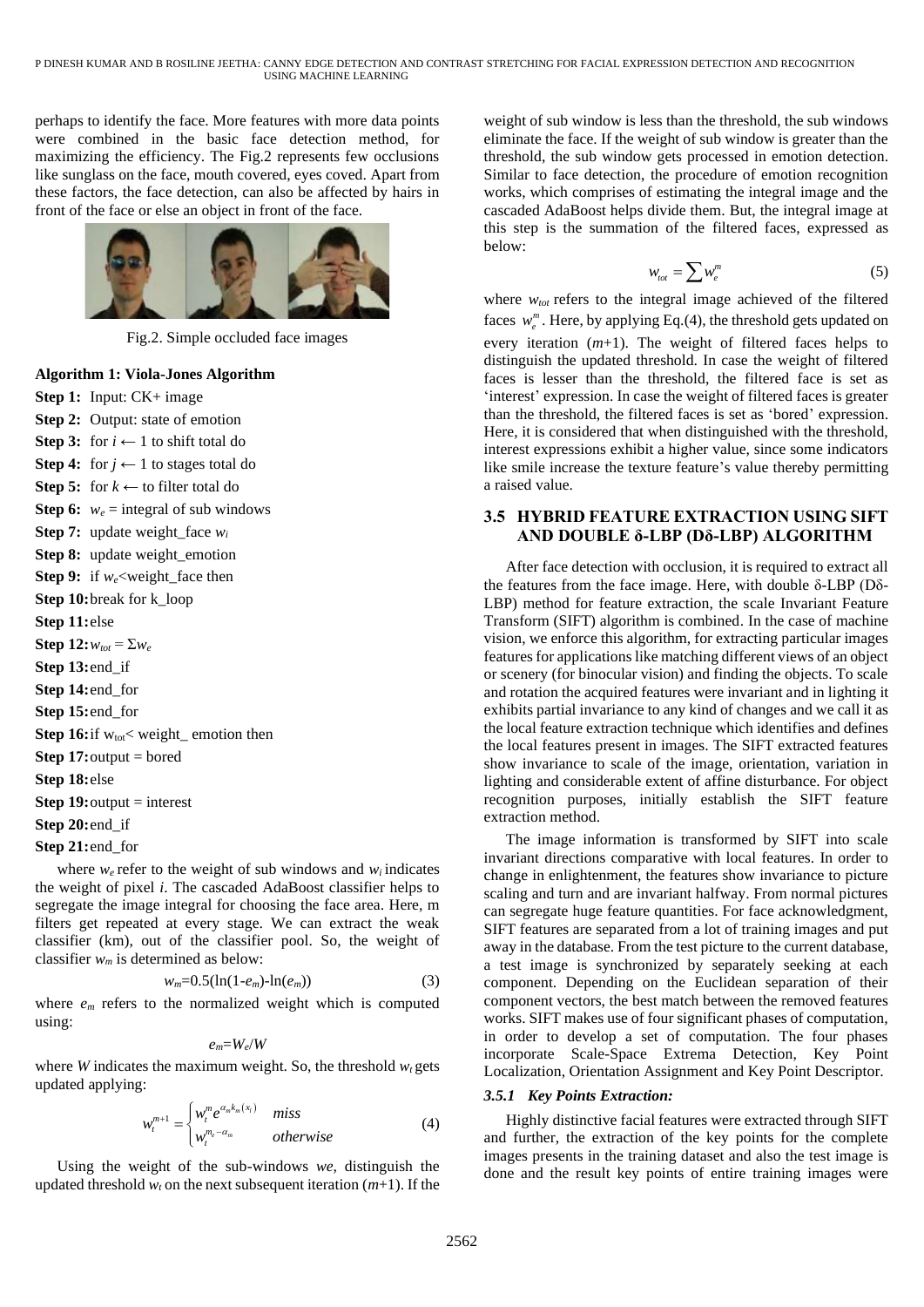controlled by the key point dataset. The steps in the key point extraction will include DoG Image Generation, Local Key Point Detection, Accurate Key Point Location and Eliminating Edge Response.

## *3.5.2 Generation of Difference-of-Gaussian Images:*

For key point detection, we ought to recognize the position and scale of the key point. We confirm DoG as an effective function, for the key point location detection. Further we can estimate the DoG function, from the difference of two adjacent scales.

#### *3.5.3 Local Key Point Detection:*

In the current image, each key point is distinguished with its eight neighbours and nine neighbours from nearby scales, which provide local maxima or minima.

#### *3.5.4 Accurate Key Point Location Finding:*

Those sensitive to noise will be rejected, which has low contrast from the number of key points and by fixing a threshold value for the key point that helps to achieve just the stabilized key points.

#### *3.5.5 Elimination of Edge Response:*

When the edges are incorrectly decided and do not show resilience to noise, the key points will be eliminated. The principal of curvatures, poorly defined peaks. We can eliminate the unwanted key points, through fixing the extra threshold on the principle of curvatures.

The Local Binary Pattern (LBP) is a generally utilized descriptor in facial expression detection because of its productivity and viability. Be that as it may, the available facial expression detection techniques dependent on LBP either disregard various types of data, for example, subtleties and the shape of countenances, or depend on the segmentation of facial images, for example, separating the face picture into squares or allowing the square fixating on tourist spots. Thinking about this issue, to utilize both detail and contour face data in facial expression detection, a new feature extraction strategy dependent on double δ-LBP (Dδ-LBP) right now. Right now, two δ-LBPs are utilized to speak to subtleties and the shape of appearances independently, which consider various types of data of facial expression.

#### *3.5.6 Key points Validation:*

This phase assists us to recognize the satisfactory key points. For handling face recognition, satisfactory key points form the exceptionally particular key points that are separated from the picture. In Fig.2, the definite procedure associated with the Key Point Acceptance and Matching Algorithm is provided. Three stages are engaged with the procedure of approval: Calculation of Euclidean Distances, Sorting of Euclidean Distances and Key Points Acceptance.

Calculation of Euclidean Distances: When the extraction of the key points for the test and training set are done by the formula, we can estimate the Euclidean distance:

$$
ED = \sqrt{(x_i - x_2)^2 + (y_1 - y_2)^2}
$$
 (6)

where,  $x_1$ ,  $x_2$ ,  $y_1$ ,  $y_2$  refer to  $x$  and  $y$  coordinates of the test and training image correspondingly. Can estimate the Euclidean distances, through associating each test key point with a whole set of key points in the training image and then Euclidean distance array is formed.

- *Sorting of Euclidean Distances*: Through the comparison of the entire key points belonging to test image and the whole set of key points belonging to training image, we can estimate the array of Euclidean distances and for recognizing the first two closet neighbours, we ought to sort it out.
- *Key Points Acceptance*: Using the Euclidean distances array, we can estimate the Ratio of two closet neighbors, which, in turn, assist us to get rid of the fake key points. If in case this ratio is higher than 0.8, it has to be eliminated, since they were not considered as acceptable key points, else we accept it to be the valid key point (if the ratio is less than 0.8) and increase the key point counter that preserves the count of matched key points.

Here we estimate the Absolute Differences between the key points belonging to the thoroughly matched training images and the test image. More officially, *Itest* and *Itrain* indicates the test and training image, correspondingly. Unique Features for the test and training image will be expressed as:

$$
K_{T}^{I_{test}} = \left\{ K_{1}^{I_{test}}, K_{2}^{I_{test}}, K_{3}^{I_{test}}, ..., K_{N}^{I_{test}} \right\}
$$
 (7)

$$
K_T^{I_{train}} = \left\{ K_1^{I_{train}}, K_2^{I_{train}}, K_3^{I_{train}}, ..., K_N^{I_{train}} \right\}
$$
 (8)

where, *N* and *M* represents the number of key points present in the test and training images respectively. The key points of the training images that are sorted based on the *MT* will be denoted as:

$$
K_{ST}^{I_{\text{strained}}} = \left\{ K_{1-E_1}^{I_{\text{strain}}}, K_{1-E_2}^{I_{\text{strain}}}, K_{1-E_3}^{I_{\text{strain}}}, ..., K_{1-E_n}^{I_{\text{strain}}}\right\}
$$
(9)

where  $E_1, E_2, \ldots, E_n$  refer to the key points belonging to the sorted training images. Key points of one of the sorted training images will be denoted as:

$$
K_{ST}^{I_{strain}} = \left\{ K_1^{I_{strain}}, K_2^{I_{strain}}, K_3^{I_{strain}}, ..., K_E^{I_{strain}} \right\}
$$
 (10)

# **3.6 FEATURE SELECTION USING SELF-LEARNING CHICKEN SWARM OPTIMIZATION**

Results of feature extraction will have more number of features it may consume more time to get classification results. To reduce the computation time, need to select the significant features.

The proposed system makes use of the chicken swarm optimization (CSO) algorithm to find combinations of features that maximizes the classification accuracy with minor number of selected features. Chicken swarm optimization (CSO) is bioinspire metaheuristic optimization algorithm. The algorithm mimics the hierarchal order of a chicken swarm and the behaviors of its individual chickens. The hierarchal order of a chicken swarm is divided into several groups, each group consists of one rooster and many hens and chicks. Each type of chickens follows different laws of motions. A hierarchal order plays a significant role in the social lives of chickens. The superior chickens in a flock will dominate the weak ones. There exist the more dominant hens that remain near to the head roosters as well as the more submissive hens and roosters who stand at the periphery of the group [24]-[26].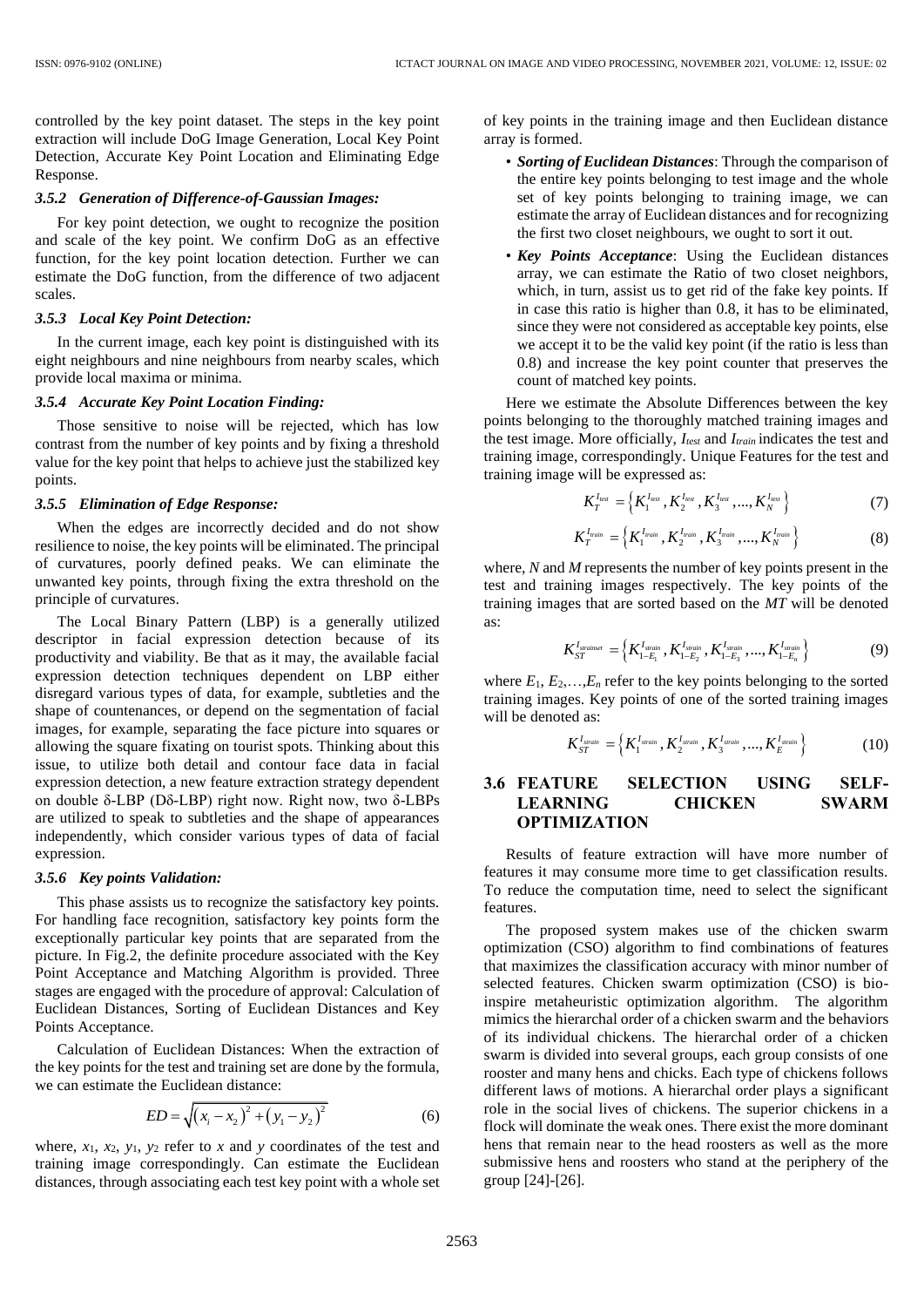The mathematical model of CSO proposed in was based on the following rules that summarize the chickens' behaviours:

- **Step 1:** The chicken swarm is divided into several groups. In each group there is a dominant rooster, following it some hens and chicks.
- **Step 2:** The fitness value of the chickens outlines the hierarchy of the swarm, the individuals with the best fitness will be the roosters each one will be a group leader, the individuals with the worst fitness values will be considered as chicks. The others would be the hens.
- **Step 3:** The swarm hierarchy, dominance relationship and mother-child relationship in a group will remain unchanged. These statuses only update every several (*G*) time steps.
- **Step 4:** The swarm consists of *N* virtual chickens divided as follow: RN, HN, CN, and MN which are the number of roosters, the hens, the chicks, and the mother hens, respectively. Each individual is represented by their positions in a *D*-dimensional space by

$$
x_{i,j} \ (i \in [i, \dots N], j \in [1, \dots, D]) \tag{11}
$$

#### *3.6.1 Rooster Movement;*

Roosters with better fitness values can search for food in a wider range of place than those with worse fitness values, such movement is depicted as in Eq.(1) and Eq.(2).

$$
x_{i,j}^{t+1} = x_{i,j}^t * (1 + Random(0, \sigma^2))
$$
 (12)

$$
\sigma^2 = \begin{cases} 1 & \text{if } f_i \le f_k \\ \exp\left(\frac{f_k - f_i}{|f_i| + \varepsilon}\right) & otherwise \\ k \in [1, N], k \neq i \end{cases}
$$
 (13)

where  $x_{i;j}$  is the selected rooster with index *i*, Randn(0, $\sigma^2$ ) is a Gaussian distribution with mean 0 and standard deviation *σ* <sup>2</sup>∈*s* the smallest constant in the computer used to avoid zero-divisionerror, *k* a randomly chosen roosters index selected from the roosters group,  $f_i$  is the fitness value of the corresponding rooster *xi*.

#### *3.6.2 Hen movement:*

Hens follow their group-mate roosters to search for food. Moreover, they would also randomly steal the good food found by other chickens, though they would be repressed by the other chickens. The more dominant hens would have advantage in competing for food than the more submissive ones. These phenomena can be formulated mathematically as in Eq.(14) and Eq.(15).

q.(15).  
\n
$$
x_{i,j}^{t+1} = x_{i,j}^t + S_1 * Rand * (x_{n,j}^t - x_{i,j}^t) + S_2 * Rand * (x_{n,j}^t - x_{i,j}^t) (14)
$$

$$
S_1 = \frac{\exp\left(f_i - f_{r1}\right)}{abs\left(f_i\right) + \varepsilon} \tag{15}
$$

$$
S_1 = \exp\left(f_{r2} - f_i\right) \tag{16}
$$

where *Rand* is a uniform random number over [0, 1].  $r_1 \in [1,...,N]$ is an index of the rooster, which is the  $i<sup>th</sup>$  hen's group-mate, while *r*<sub>2</sub>∈[1,...,*N*], is randomly chosen index of a chicken (rooster or hen) from the swarm.

#### *3.6.3 Chick Movement:*

The chicks move around their mother to search for food. This is formulated as in Eq.(17).

$$
x_{i,j}^{t+1} = x_{i,j}^t + FL * (x_{m,j}^t - x_{i,j}^t)
$$
 (17)

where  $x_{m,j}^t$  is the position of the  $i^{\text{th}}$  chick's mother such that *m*∈[1;*N*], *FL* is parameter that represent how much speed a chick would follow its mother, to consider the differences between each chick *FL* is chosen randomly in the range [0,2].

The feature space with each feature represented in an individual dimension and the span of each dimension ranges from 0 to 1 is very huge and hence requires an intelligent searching method to find optimal point in the search space that maximizes the given fitness function. The fitness function for the CSO is to maximize classification performance over the validation set given the training data, as shown in Eq.(18) while keeping minimum number of features selected.

$$
f_{\theta} = \omega * E + (1 - \omega) \frac{\sum_{i} \theta_{i}}{N}
$$
 (18)

where  $f_\theta$  is the fitness function given a vector  $\theta$  sized *N* with 0/1 elements representing unselected/selected features, *N* is the total number of features in the dataset, E is the classifier error rate and *ω* is a constant controlling the importance of classification performance to the number of features selected.

The used variables are the same as the number of features in the given dataset. All variable is limited in the range [0, 1], where the variable value approaches to 1; its corresponding feature is candidate to be selected in classification. In individual fitness calculation, the variable is threshold to decide the exact features to be evaluated as in the Eq.(19).

$$
f(x) = \begin{cases} 1 & \text{if } X_{ij} > 0.5\\ 0 & \text{if } X_{ij} \le 0.5 \end{cases}
$$
 (19)

where *Xij* is the dimension value for search agent *i* at dimension *j*. While updating the firefly position; solution, at some dimensions the updated value can violate the limiting constrains; [0, 1], and hence used simple truncation rule to ensure variable limits.

Chicken swarm optimization has the problems of low convergence accuracy and premature convergence in the highdimensional optimization. To overcome these issues this work propose the Improved Chicken Swarm Optimization Algorithm (ICSOA) that modifies the position update equation by introducing a self-learning coefficient and partial learning from the group-mate rooster, and ICSOA has shown to be effective in avoiding low convergence accuracy and premature convergence.

The improved position update equation of chicks is as follows:

$$
x_{i,j}(t+1) = \omega \cdot x_{i,j}(t) + F \cdot (x_{m,j}(t) - x_{i,j}(t)) + C \cdot (x_{r,j}(t) - x_{i,j}(t)) \tag{20}
$$

where  $r$  is the index of the rooster that is in the same subgroup with the  $i<sup>th</sup>$  chick;  $\omega$  is the self-learning coefficient; and *C* is the learning factor that represents the degree to which the chicks learn from the rooster in the same subgroup.

**Input**: Extracted features

**Output**: Optimal features

**Step 1:** Initialize *RN*, *HN*, *CN*, *MN*, *G*;

**Step 2:** Randomly initialize each chicken in the swarm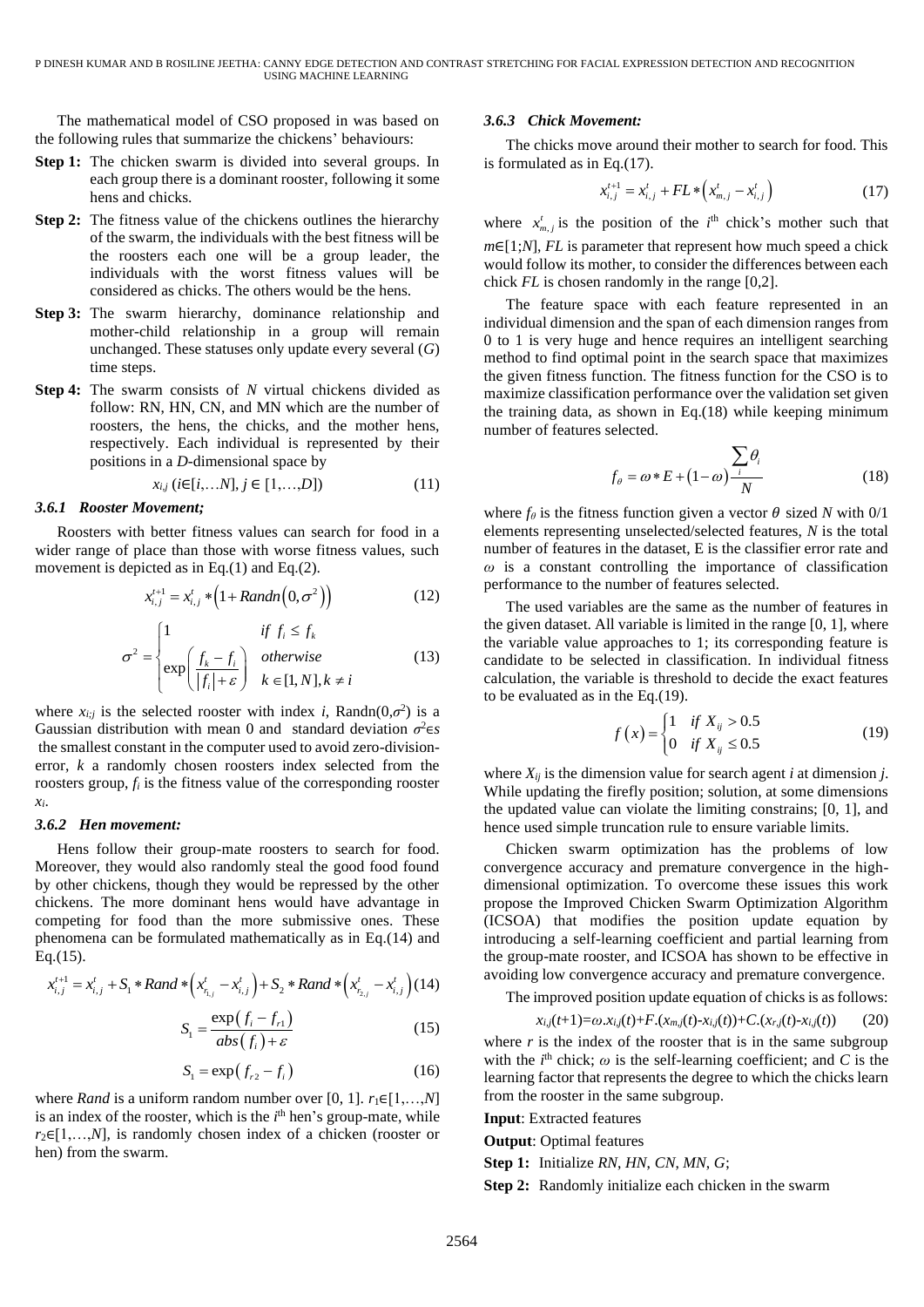**Step 3:**  $X_i$  ( $i = 1, 2, ..., N$ ); **Step 4:** Initialize the max numbers of iteration *Tmax*; **Step 5:** while  $T < T_{max}$  do for each iteration **Step 6:** if *T*%G equals 0 then **Step 7:** Rank the chicken fitness values and establish a **Step 8:** hierarchal order in the swarm; **Step 9:** Divide the swarm into different groups, and **Step 10:**determine the relationship be- tween the chicks **Step 11:** and mother hens in a group; **Step 12:**end **Step 13:** for each chicken  $X_i$  in the swarm do **Step 14:**if *X<sup>i</sup>* is a roster then **Step 15:** Update  $X_i$  location using Eq.(13); **Step 16:**end **Step 17:** if  $X_i$  is a hen then **Step 18:** Update  $X_i$  location using Eq.(16); **Step 19:**end **Step 20:**if *X<sup>i</sup>* is a chick then **Step 21:** Update  $X_i$  location using Eq.(19); **Step 22:**end **Step 23:** Evaluate the new solution using Eq.(20); **Step 24:**If the new solution is better than its previous **Step 25:**one, update it; **Step 26:**end **Step 27:**end **3.7 FACE RECOGNITION BY HYBRID CNN-LSTM** 

# **LEARNING METHOD**

After selecting the significant features must classify those features to detect and recognition the face. In this research work, Hybrid Convolutional Neural Networks (CNN)-Long Short-Term Memory (LSTM) method is proposed for FER respectively. Image is the input for the system; then, it utilizes HCNN-LSTM for forecasting the facial expression label that has to be one of these labels, such as anger, happiness, sorrow, fear disgust and neutral. The distinguished parts of the face are edited and separated and afterward utilized in the form of the contribution to the CNN's origin layer. The Training stage includes the feature extraction and classification through convolution neural system. It is quite normal that utilizing the facial segments rather than the entire face's picture to be the contribution for the origin layer will decrease training time and increment the likelihood of elevated degree feature extraction along these lines expanding framework exactness.

CNNs utilize the ideas of open field and sharing of weight. Using these ideas, the quantity of trainable parameters gets diminished and the spread of data throughout the layers can be determined through convolution. In this, a convolution of sign and a filter map is carried out, having the common loads to create a feature map.

Here, HCNN is introduced to arrange the facial appearances for the given CK+ dataset. Fundamentally CNN consists of an input and an output layer, fair as numerous hidden layers. The following were the different layers of CNN, which are the hidden layer: Convolutional layers, pooling layers and completely connected layers. The convolutional layer carries out the convolution activity of the input and the resultant convoluted output is moved to the next subsequent layer. This will follow the reaction of every single neuron to visual upgrades. Convolution systems involve neighbourhood or worldwide pooling layers that merges the output of neuron groups present in a single layer into a solitary neuron in the next subsequent layer. In the previous layer, mean pooling utilizes the normal incentive from each group of neurons. Every neuron in one layer to each neuron in the next layer were linked by methods for having layers that are completely connected. The essential guideline of CNN is same as customary multi-layer perceptron neural system. The newly introduced HCNN involves input layer, convolutional layer, subsampling layer and classification layer. This proposed technique has evident points of interest for breaking down high-dimensional information, which help as a parameter sharing plan through which the quantity of parameters was diminished and then constrained by the convolutional layers.

Input layer gets facial expressions features from training tests and changes the information into a brought together structure so as to convey the information into next layer effectively. The underlying parameters, for example, the size of the neighbourhood receptive fields and different filters are characterized in this layer.

The facial expressions input data was convoluted by Convolution layer (*Cx*) through convolution algorithm and from the previous layer we created a several layers called feature map comprising convolution algorithm results. Extracting the key features was the main purpose here and further it reduces the computational complexity of the network. The convolution is given by the output equation given as below:

$$
x_i^l = f\left(\sum_{i \in m_j} x_i^{l-1} * k_{ij}^l + b_i^l\right)
$$
 (21)

$$
f(x) = \frac{1}{1 + e^{-x}}
$$
 (22)

where *x* refers to the output value of the convolution layer,  $k$ indicates the kernel (or known as the filter), *l* stands for the quantity of output layer which is chosen by the quantity of parts, indicates the stride that the kernel shifts in each progression of computation,  $m_j$  stands for the  $j^{\text{th}}$  feature map created by various kernel, *b* indicates the bias and *f* is an activation work generally characterized in the form of a sigmoid capacity appeared in Eq.(18). For neuron of a similar feature map, same weights sharing and bias is accomplished and then albeit each output neuron has distinctive responsive fields. Here, training parameters are extraordinarily diminished.

After each convolutional layer, we make use of the enactment work. Initiation work is one which helps to delineate output to a lot of data sources and it creates the system structure to exhibit non-directivity. The underlying connection weights are initialized to the whole feature esteems given. Another input design is applied next and the output is registered as:

$$
y(n) = f\left(\sum_{i=1}^{i=N} w_i(n) x_i(n)\right)
$$
 (23)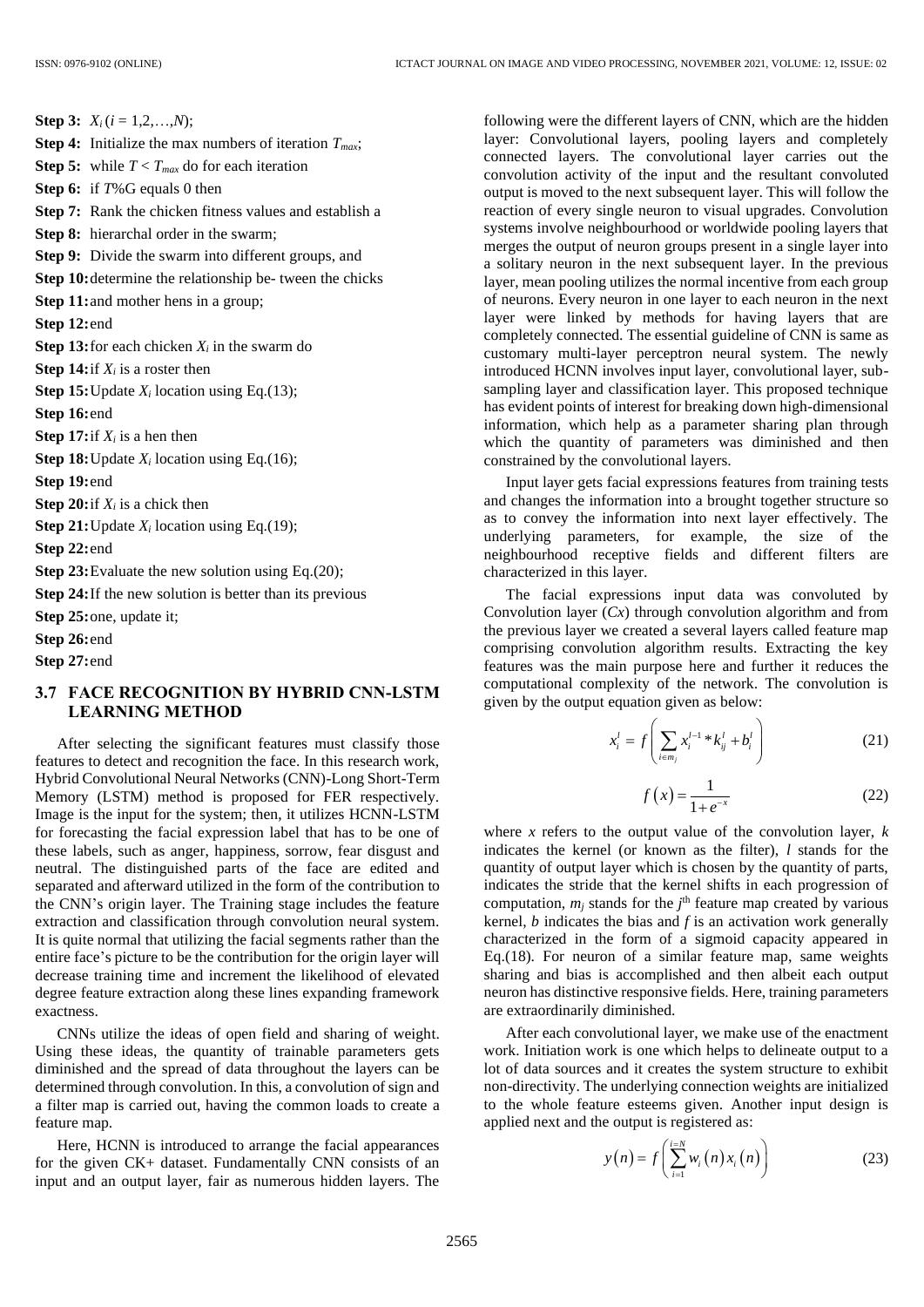P DINESH KUMAR AND B ROSILINE JEETHA: CANNY EDGE DETECTION AND CONTRAST STRETCHING FOR FACIAL EXPRESSION DETECTION AND RECOGNITION USING MACHINE LEARNING

where,

$$
f(x) = \begin{cases} +1 & \text{if } x \ge 0 \\ -1 & \text{if } x < 0 \end{cases}
$$
 (24)

where *n* refers to the iteration index

Connection weights are updated in accordance with

$$
w_i(n+1) = w_i(n) + \eta(d(n) - y(n)x_i(n), i=1,2,..N \qquad (25)
$$

where  $\eta$  stands for the gain factor

Then standard deviation is applied

$$
\sigma = \sqrt{\frac{1}{n} f_i (x_i - \overline{x})^2}
$$
 (26)

In the proposed HCNN network, these weighted features were provided and it acquires more accurate churn classification results. Here sub-sampled each of the feature map from the convolution layer in the previous stage. The subsample technique is a weighted summation computation or using the maximum value in an area of size *n*×*n* of each feature map. The output of sub-sample layer is as given.

$$
x_i^l = f\left(b_i^l \,downsample\left(x_i^{l-1}\right)\right) + b_i^l \tag{27}
$$

where  $x^l$  refers to the output estimation of the  $i^{\text{th}}$  sub-sample layer, down sample stands for the subsample function, *f* and *b* stand for the actuation work and the inclination separately. With the help of the sub-sample layer and over-fitting, the quantity of training parameters, filter noises are relieved and it is maintained by a strategic distance from in the system. The LSTM is joined with convolution layer of CNN to enhance the FER execution.

LSTM repetitive neural system is a unique and significant design of RNN that exceeds expectations at recalling esteems for either long or brief spans of time. LSTM has another structure called a memory cell. It comprises of four fundamental components: an input gate, a forget gate, an output gate and a neuron unit, a focal direct unit having a constant self- repetitive connection. The memory cell settles on the choices about on data is to be stored, and when to permit perusing, composing and overlooking, through the three gateways, which open and close. These three doors are actualized utilizing the activation capacity to Fig.an incentive somewhere in the range of zero and one. The input gate controls the degree to which another worth streams into the memory cell. The output gate regulates the degree to which esteem in memory cell is utilized to process the result an output. The overlook gate regulates the degree to which the worth stays in the memory cell.



Fig.3. The design of LSTM

## **3.8 CLASSIFICATION LAYER**

After the facial appearances information experiences a few convolution layers and sub-sample layers, the size of the output feature maps ceaselessly diminishes. As to the classification layer, each feature map comprises of just a single neuron and turns into a feature vector. The vector and a classifier are completely associated. The time window filled in as a parameter, going from 0.5s to 10s (0.5, 1, 2, 5, and 10s). At the point when the time window size will be  $\leq 1$  s, telecom information is fragmented without overlaps; in any case, information is sectioned every second with covers with past portions, e.g., a 9s overlaps for a 10s segment. Thus, the expense of multifaceted nature is decreased right now.

In order to train CNN models, all the sections completely inside the facial appearance that states are utilized to show facial appearances class, while the portions 8 times longer than the facial appearances time frame are haphazardly chosen from inter-ictal states, characterized dependent on the partition from the outward appearances state by over 60 minutes, to demonstrate typical articulations class during CNN learning.

The trained CNN classified each portion of facial appearances information, i.e., every 0.5 second for the 0.5-second section and consistently for the remaining the fragments, as sad, happy, anger, fear, neutral or surprise. To evaluate the presentation of the CNN classification, the facial appearances names by CNN were thought about. It is assessed the order execution either in leave-one-out testing or pair wise testing. In the testing stage, a model get strained with CK+ database and then tested with CK+ information from the final subject. In the pair wise testing, a model is developed from a solitary subject's information and tested with CK+ database from each subject exclusively.

#### **Algorithm 4: HCNN-LSTM**

- **Step 1:** Begin
- **Step 2:** For all input feature  $\in$  CK+ dataset do
- **Step 3:** Transform the input into sub layers
- **Step 4:** Add weight factor using Eq.(23)-Eq.(25)
- **Step 5:** Compute Standard deviation value using Eq.(26)
- **Step 6:** Detect customer features using Eq.(21) and Eq.(22)
- **Step 7:** Do hidden layer process
- **Step 8:** Perform convolution process
- **Step 9:** Perform LSTM process
- **Step 10:**Extract more informative features using HCNN using Eq.(27)
- **Step 11:**Carry out training and testing process for CK+ dataset provided
- **Step 12:**Replicate the predefined facial expression information label for every feature according to the input dataset

**Step 13:**Classify FER results with more accuracy

**Step 14:**End

## **4. RESULTS AND DISCUSSION**

The existing methods are considered as HCNN-LSTM, EBOSVM, Nearest Neighbour Classifier (NNC) and Class Variation Reduction (CVR) method to evaluate CK+ databases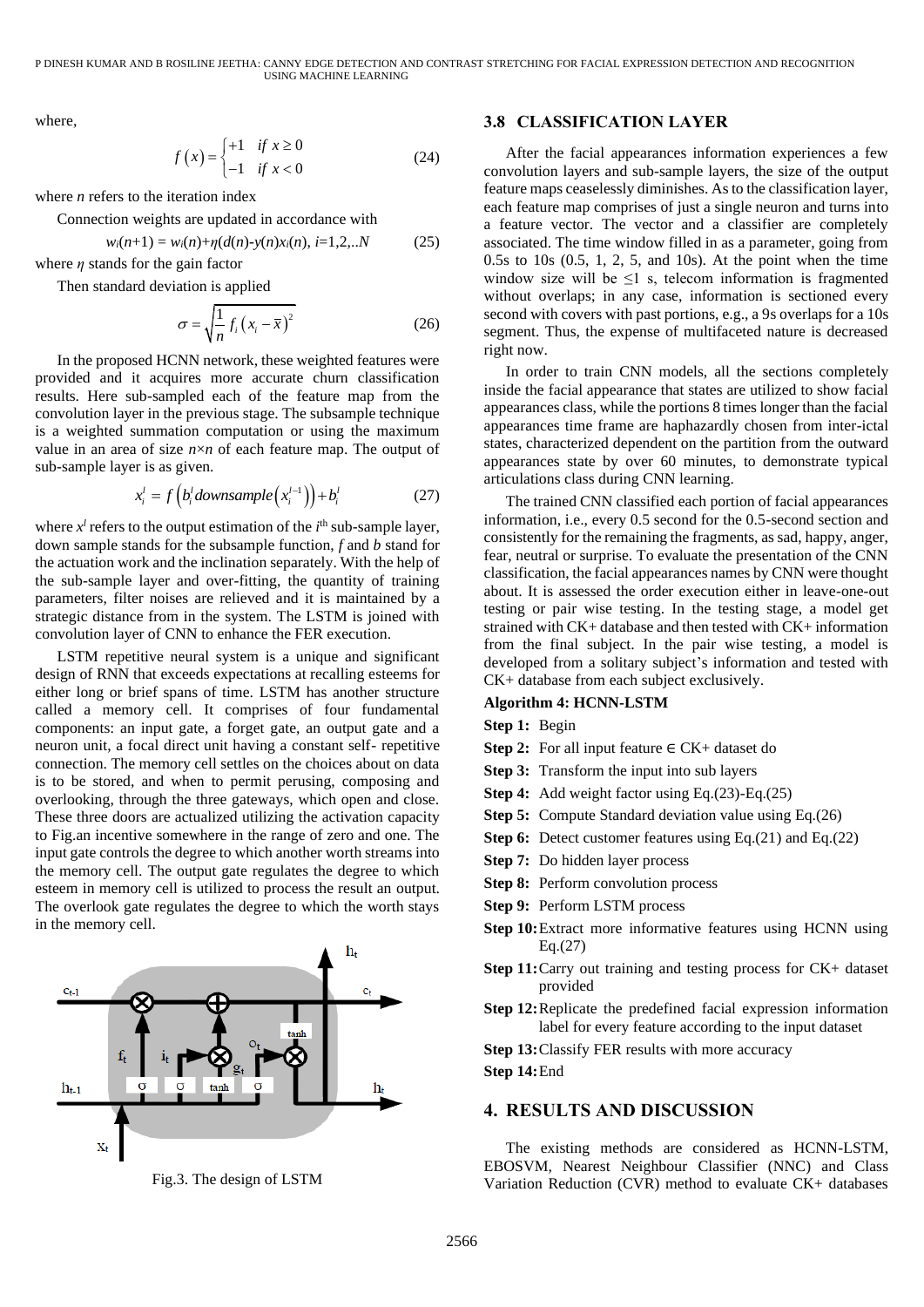alongside proposed HCNN-LSTM-CSO algorithm. The performance metrics are precision, recall, f-measure and accuracy metrics.

## **4.1 PRECISION**

The Fig.4 shown that the performance comparison results for the proposed HCNN-LSTM-CSO and already existing CVR, NNC, EBOSVM and HCNN-LSTM. Along the x-axis, the strategies are plotted and the precision value is plotted along the y-axis.



Fig.4. Precision

By using contrast stretching and canny edge detection precision of the face recognition result improved. The current strategies are, CVR, NNC, EBOSVM and HCNN-LSTM algorithms give lower precision which is 0.71, 0.79, 0.86, 0.92 while proposed HCNN-LSTM-CSO algorithm gives higher precision which is 0.95 for the given facial expression databases. In this way the outcome infers that the proposed HCNN-LSTM-CSO builds the facial expression acknowledgments are, for example, dismal, upbeat, outrage, dread, nonpartisan and shock articulations precisely for the given databases.

## **4.2 RECALL**

From the Fig.5, it is seen that the examination metric is assessed utilizing the available and novel strategy as far as recall. Along the x-axis, the strategies are plotted and the recall value is plotted along the y-axis.



The current strategies are CVR, NNC, EBOSVM and HCNN-LSTM algorithm gives lower recall results which is 0.75, 0.8, 0.84 and 0.89 while the proposed HCNN-LSTM-CSO algorithm gives higher recall results which is 0.91 to the given facial appearance databases. Along these lines the outcome presumes that the proposed HCNN-LSTM-CSO expands the facial appearance acknowledgments are, for example, pitiful, upbeat, outrage, dread, impartial and shock articulations precisely for the given databases.

## **4.3 F-MEASURE**

F-measure metric comparison is shown in the Fig.6 for the classifiers like CVR, NNC, EBOSVM, HCNN-LSTM and HCNN-LSTM-CSO. The techniques are plotted along the x-axis and the F-measure value is plotted along the y-axis.



Fig.6. F-measure

The current techniques are CVR, NNC, EBOSVM and HCNN-LSTM algorithms gives lower F-measure results which is 0.77, 0.8, 0.84 and 0.9 while the proposed HCNN-LSTM-CSO gives higher F-measure to the given facial appearance databases. In this way the outcome presumes that the proposed HCNN-LSTM-CSO builds the outward appearance acknowledgments are, for example, tragic, glad, outrage, dread, impartial and shock articulations precisely for the given databases.

# **4.4 ACCURACY**

From the Fig.7, it is seen that the examination metric is assessed utilizing the available and the newly introduced technique as far as accuracy. The techniques are plotted along the x-axis and the accuracy value is plotted along the y-axis. Based on the fitness function of the proposed ICSO reduces the accuracy.



Fig.7. Accuracy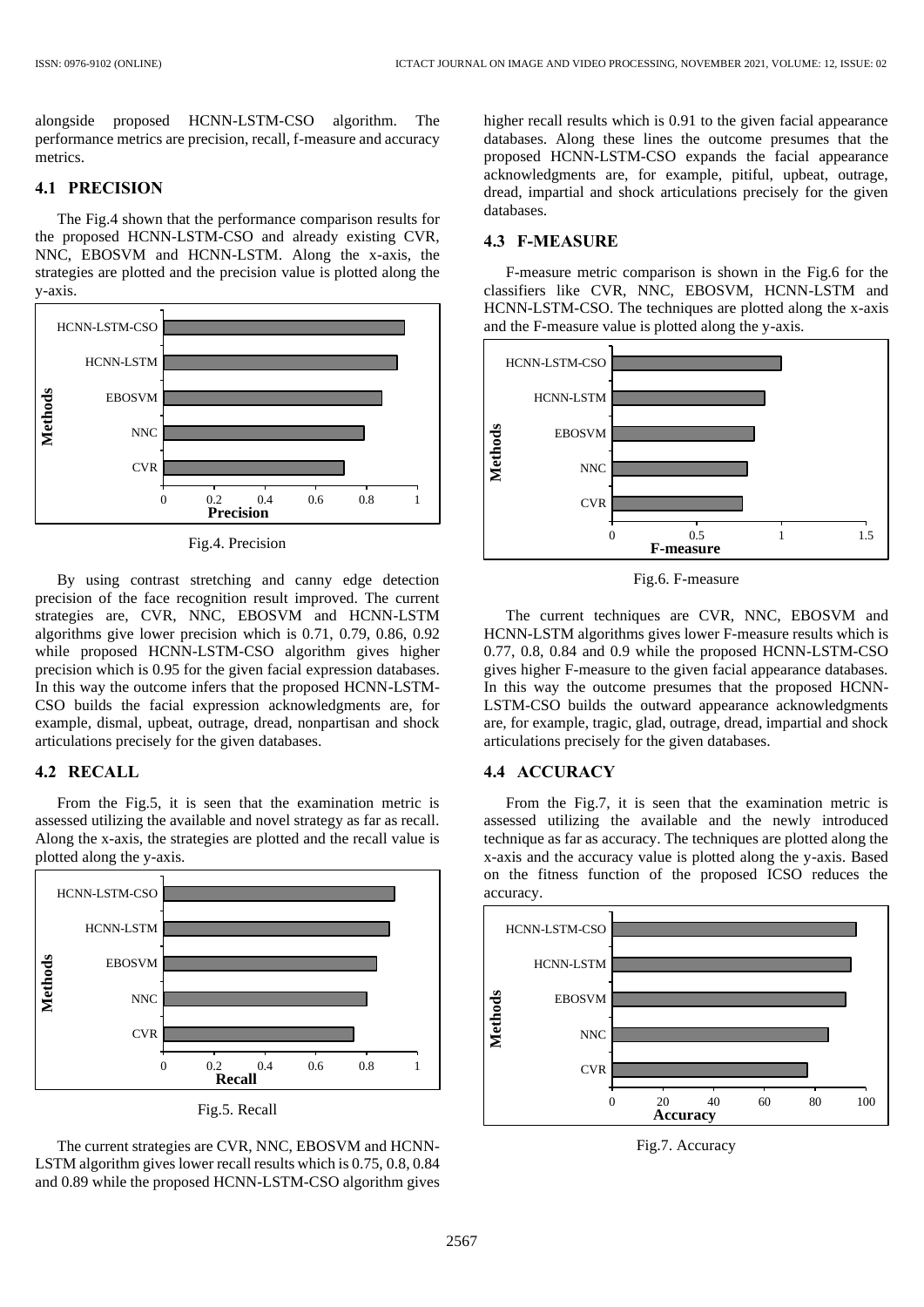The current strategies are, for example, CVR, NNC, EBOSVM and HCNN-LSTM algorithms gives lower accuracy results which is 77%, 85%, 92% and 94% while the proposed HCNN-LSTM-CSO gives higher accuracy results is 96% to the given facial expression databases. Accordingly, the outcome infers that the proposed HCNN-LSTM-CSO builds the facial appearance acknowledgments are, for example, miserable, glad, outrage, dread, impartial and shock articulations precisely for the given databases.

# **5. CONCLUSION AND FUTURE WORK**

Facial expression is central to human experience, but most previous databases and studies are limited to pose facial behaviour under controlled conditions. In this work introduce an improved framework for facial expression recognition and detection. In which edge detection is performed based on canny edge detection operator. Contrast stretching is used enhance the input face image. For face detection, utilize the Viola-Jones algorithm and it recognizes the occluded face then Features are extracted using Hybrid Scale-Invariant Feature Transform (SIFT) with double δ-LBP (Dδ-LBP) to obtain the features that are illumination and pose independent. Significant features are selected by using selflearning chicken swarm and finally face recognition using Hybrid Convolutional Neural Network (HCNN) and Long Short-Term Memory (LSTM) model for identifying the facial expression in efficient manner. Experimental results show that the proposed model provides better results in terms of precision, recall and fmeasure. However deep learning has more computation complexities so need to use other machine learning in future.

# **REFERENCES**

- [1] N. Zeng, H. Zhang and A.M. Dobaie, "Facial Expression Recognition Via Learning Deep Sparse Auto Encoders", *Neuro Computing*, Vol. 273, pp. 643-649, 2018.
- [2] N.B. Kar, K.S. Babu and S.K. Jena, "Face Expression Recognition using Histograms of Oriented Gradients with Reduced Features", *Proceedings of International Conference on Computer Vision and Image Processing*, pp. 209-219, 2017.
- [3] S. Li and W. Deng, "Reliable Crowd Sourcing and Deep Locality-Preserving Learning for Unconstrained Facial Expression Recognition", *IEEE Transactions on Image Processing*, Vol. 28, No. 1, pp. 356-370, 2018.
- [4] K. Zhang, Y. Huang, Y. Du and L. Wang, "Facial Expression Recognition based on Deep Evolutional Spatial-Temporal Networks", *IEEE Transactions on Image Processing*, Vol. 26, No. 9, pp. 4193-4203, 2017.
- [5] K. Shan, J. Guo and R. Bie, "Automatic Facial Expression Recognition based on A Deep Convolutional-Neural-Network Structure", *Proceedings of International Conference on Software Engineering Research, Management and Applications*, pp. 123-128, 2017.
- [6] K. Wang, X. Peng, J. Yang and Y. Qiao, "Region Attention Networks for Pose and Occlusion Robust Facial Expression Recognition", *IEEE Transactions on Image Processing*, Vol. 29, pp. 4057-4069, 2020.
- [7] S. Nigam, R. Singh and A.K. Misra, "Efficient Facial Expression Recognition using Histogram of Oriented

Gradients in Wavelet Domain", *Multimedia Tools and Applications*, Vol. 77, No. 21, pp. 28725-28747, 2018.

- [8] Y.H. Lai and S.H. Lai, "Emotion-Preserving Representation Learning Via Generative Adversarial Network for Multi-View Facial Expression Recognition", *Proceedings of IEEE International Conference on Automatic Face and Gesture Recognition*, pp. 263-270, 2018.
- [9] J.C. Batista, V. Albiero and L. Silva, "Aumpnet: Simultaneous Action Units Detection and Intensity Estimation on Multipose Facial Images using a Single Convolutional Neural Network", *Proceedings of IEEE International Conference on Automatic Face and Gesture Recognition*, pp. 866-871, 2017.
- [10] E. Sariyanidi, H. Gunes and A. Cavallaro, "Learning bases of Activity for Facial Expression Recognition", *IEEE Transactions on Image Processing*, Vol. 26, No. 4, pp. 1965- 1978, 2017.
- [11] S. Kumar, S. Singh and J. Kumar, "Automatic Live Facial Expression Detection using Genetic Algorithm with HAAR Wavelet Features and SVM", *Wireless Personal Communications*, Vol. 103, No. 3, pp. 2435-2453, 2018.
- [12] I. Gogic and M. Manhart, "Fast Facial Expression Recognition using Local Binary Features and Shallow Neural Networks", *The Visual Computer*, Vol. 36, No. 1, pp. 97-112, 2020.
- [13] H. Yang, Z. Zhang and L. Yin, "Identity-Adaptive Facial Expression Recognition through Expression Regeneration using Conditional Generative Adversarial Networks", *Proceedings of IEEE International Conference on Automatic Face and Gesture Recognition*, pp. 294-301, 2018.
- [14] Y. Ding, Q. Zhao, B. Li and X. Yuan, "Facial Expression" Recognition from Image Sequence based on LBP and Taylor Expansion", *IEEE Access*, Vol. 5, pp. 19409-19419, 2017.
- [15] S.K.A. Kamarol and R. Parthiban, "Joint Facial Expression Recognition and Intensity Estimation based on Weighted Votes of Image Sequences", *Pattern Recognition Letters*, Vol. 92, pp. 25-32, 2017.
- [16] J.H. Shah, M. Sharif, M. Yasmin and S.L. Fernandes, "Facial Expressions Classification and False Label Reduction using LDA and Threefold SVM", *Pattern Recognition Letters*, Vol. 139, pp. 166-173, 2020.
- [17] Qi, C., Li, M., Wang, Q., Zhang, H., Xing, J., Gao, Z. and Zhang, H., 2018. Facial expressions recognition based on cognition and mapped binary patterns. IEEE Access, 6, pp.18795-18803.
- [18] G. Shi, J. Suo and C. Liu, "Moving Target Detection Algorithm in Image Sequences based on Edge Detection and Frame Difference", *Proceedings of International Conference on Information Technology and Mechatronics Engineering*, pp. 740-744, 2017.
- [19] K. Gaurav and U. Ghanekar, "Image Steganography based on Canny Edge Detection, Dilation Operator and Hybrid Coding", *Journal of Information Security and Applications*, Vol. 41, pp. 41-51, 2018.
- [20] G. Deng and Y. Wu, "Double Lane Line Edge Detection Method based on Constraint Conditions Hough Transform", *Proceedings of International on Symposium on Distributed Computing and Applications for Business Engineering and Science*, pp. 107-110, 2018.